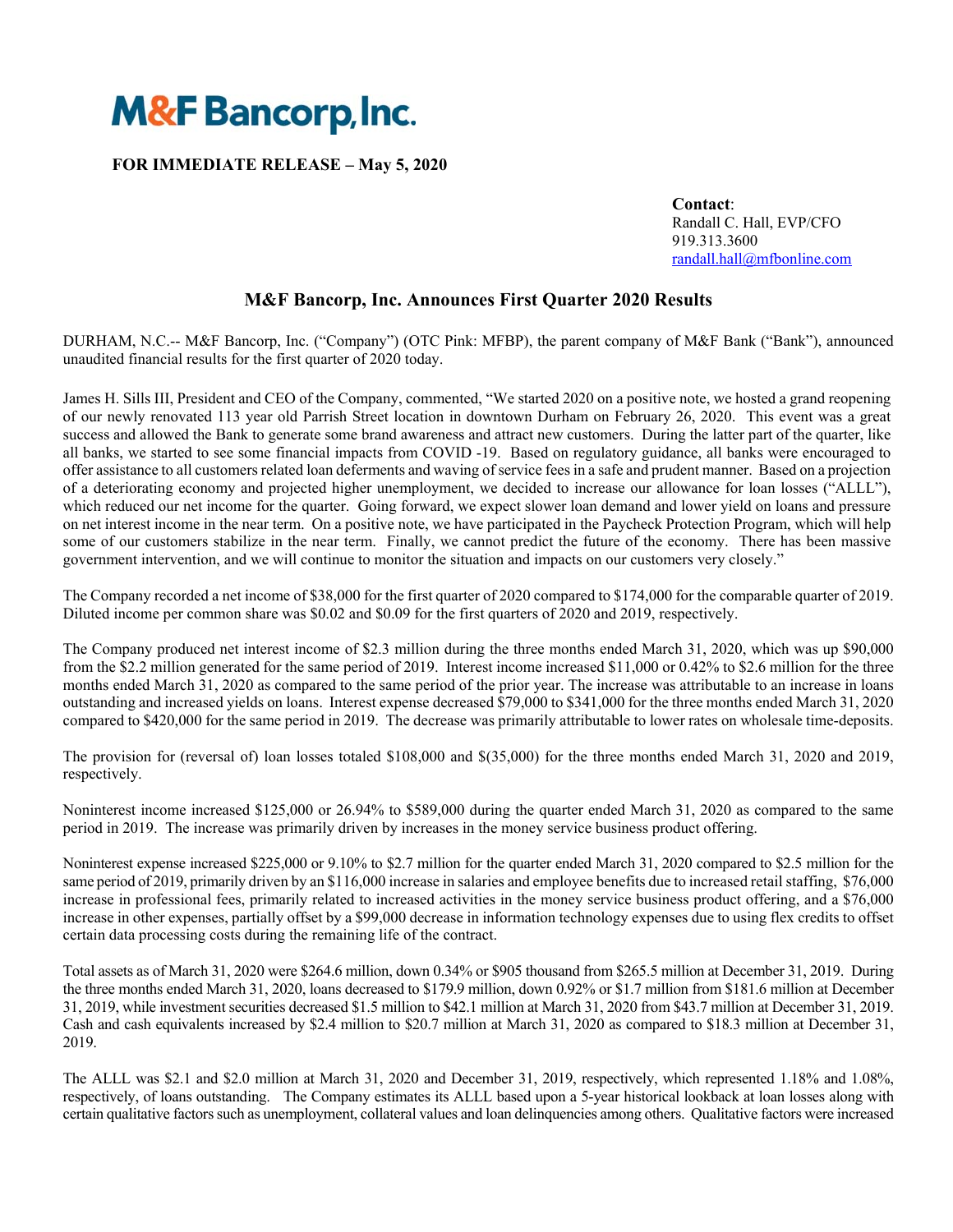by approximately 20 basis points during the first quarter ended March 31, 2020 due to economic challenges the Company's borrowers may encounter as a result of the ongoing COVID-19 pandemic.

Total liabilities as of March 31, 2020 were \$241.6 million, down 0.71% or \$1.7 million from \$243.3 million as of December 31, 2019. Decreases in total deposits were primarily attributable to temporary fluctuations in a couple of the Company's largest commercial deposit accounts. Interest-bearing deposits, including CDARS®, decreased \$161,000 or 0.09% to \$180.2 million at March 31, 2020 from \$180.4 million December 31, 2019. Noninterest-bearing deposits decreased \$1.6 million or 2.84% to \$56.0 million at March 31, 2020 from \$57.6 million at December 31, 2019. Operating lease liabilities totaled \$1.3 million and \$1.1 million at March 31, 2020 and December 31, 2019, respectively. Other liabilities decreased \$95,000 to \$3.5 million at March 31, 2020 from \$3.6 million at December 31, 2019, primarily due to decreases in miscellaneous payables.

Total stockholders' equity as of March 31, 2020 was \$23.0 million as compared to total stockholders' equity at December 31, 2019 of \$22.2 million. Accumulated other comprehensive loss decreased to \$1.1 million at March 31, 2020 from \$1.8 million at December 31, 2019, driven by an increase in the market value of the Company's available-for-sale investment securities during the period.

This release contains certain forward-looking statements with respect to the financial condition, results of operations and business of the Company and the Bank. These forward-looking statements involve risks and uncertainties and are based on the beliefs and assumptions of management of the Company and the Bank and on the information available to management at the time that these disclosures were prepared. These statements can be identified by the use of words like "expect," "anticipate," "estimate" and "believe," variations of these words and other similar expressions. Readers should not place undue reliance on forward-looking statements as a number of important factors could cause actual results to differ materially from those in the forward-looking statements. Effects of COVID-19 may negatively impact significant estimates and exacerbate a vulnerability due of certain concentrations (e.g., business concentration in a market or geographical area severely affected by effects of COVID-19). Neither the Company nor the Bank undertakes an obligation to update any forward-looking statements. Source: M&F Bancorp, Inc.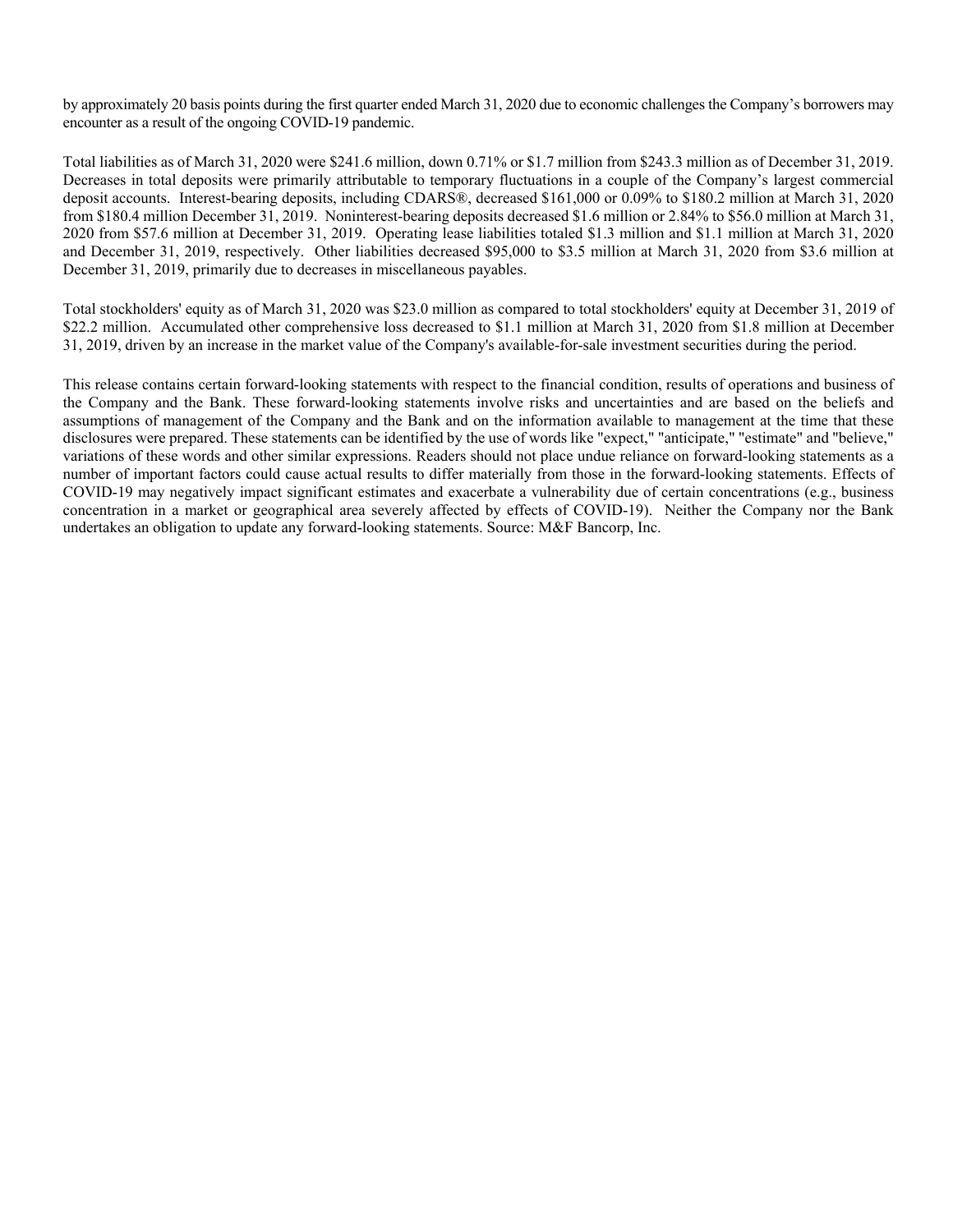## **CONSOLIDATED BALANCE SHEETS**

| (Dollars in thousands except for share)                                                                                       |    | March 31,<br>2020 |                                   | December 31,<br>2019 |  |
|-------------------------------------------------------------------------------------------------------------------------------|----|-------------------|-----------------------------------|----------------------|--|
|                                                                                                                               |    | (unaudited)       |                                   |                      |  |
| <b>ASSETS</b>                                                                                                                 |    |                   |                                   |                      |  |
| Cash and cash equivalents:                                                                                                    |    |                   |                                   |                      |  |
| Cash and due from banks                                                                                                       | \$ | 6,045             | \$                                | 8,379                |  |
| Interest-bearing cash                                                                                                         |    | 14,668            |                                   | 9,946                |  |
| Total cash and cash equivalents                                                                                               |    | 20,713            |                                   | 18,325               |  |
| Interest-bearing time deposits                                                                                                |    | 4,436             |                                   | 4,436                |  |
| Investment securities available-for-sale, at fair value                                                                       |    | 42,149            |                                   | 43,655               |  |
| Other invested assets                                                                                                         |    | 262               |                                   | 254                  |  |
| Loans, net of unearned income and deferred fees                                                                               |    | 179,926           |                                   | 181,594              |  |
| <b>ALLL</b>                                                                                                                   |    | (2,116)           |                                   | (1,960)              |  |
| Loans, net                                                                                                                    |    | 177,810           |                                   | 179,634              |  |
| Interest receivable                                                                                                           |    | 689               |                                   | 679                  |  |
| Bank premises and equipment, net                                                                                              |    | 2,598             |                                   | 2,606                |  |
| Cash surrender value of bank-owned life insurance                                                                             |    | 9,308             |                                   | 9,243                |  |
| Deferred tax assets and taxes receivable, net                                                                                 |    | 3,771             |                                   | 4,013                |  |
| Operating lease right-of-use asset                                                                                            |    | 1,252             |                                   | 1,062                |  |
| Other assets                                                                                                                  |    | 1,589             |                                   | 1,575                |  |
| <b>TOTAL ASSETS</b>                                                                                                           | \$ | 264,577           | $\mathbb{S}% _{t}\left( t\right)$ | 265,482              |  |
| <b>LIABILITIES AND STOCKHOLDERS' EQUITY</b>                                                                                   |    |                   |                                   |                      |  |
| Deposits:                                                                                                                     |    |                   |                                   |                      |  |
| Interest-bearing deposits                                                                                                     | \$ | 180,218           | \$                                | 180,379              |  |
| Noninterest-bearing deposits                                                                                                  |    | 56,013            |                                   | 57,649               |  |
| Total deposits                                                                                                                |    | 236,231           |                                   | 238,028              |  |
| Other borrowings                                                                                                              |    | 563               |                                   | 587                  |  |
| Operating lease liabilities                                                                                                   |    | 1,277             |                                   | 1,085                |  |
| Other liabilities                                                                                                             |    | 3,514             |                                   | 3,609                |  |
| <b>Total</b> liabilities                                                                                                      |    | 241,585           |                                   | 243,309              |  |
| Stockholders' equity:                                                                                                         |    |                   |                                   |                      |  |
| Series C Junior Participating Preferred Stock- \$0.01 par value, 21,000 shares<br>authorized, no shares issued or outstanding |    |                   |                                   |                      |  |
| Common stock, no par value, 10,000,000 shares authorized; 2,031,337 shares issued                                             |    |                   |                                   |                      |  |
| and outstanding                                                                                                               |    | 8,732             |                                   | 8,732                |  |
| Retained earnings                                                                                                             |    | 15,324            |                                   | 15,286               |  |
| Accumulated other comprehensive loss                                                                                          |    | (1,064)           |                                   | (1, 845)             |  |
| Total stockholders' equity                                                                                                    |    | 22,992            |                                   | 22,173               |  |
| TOTAL LIABILITIES AND STOCKHOLDERS' EQUITY                                                                                    | \$ | 264,577           | \$                                | 265,482              |  |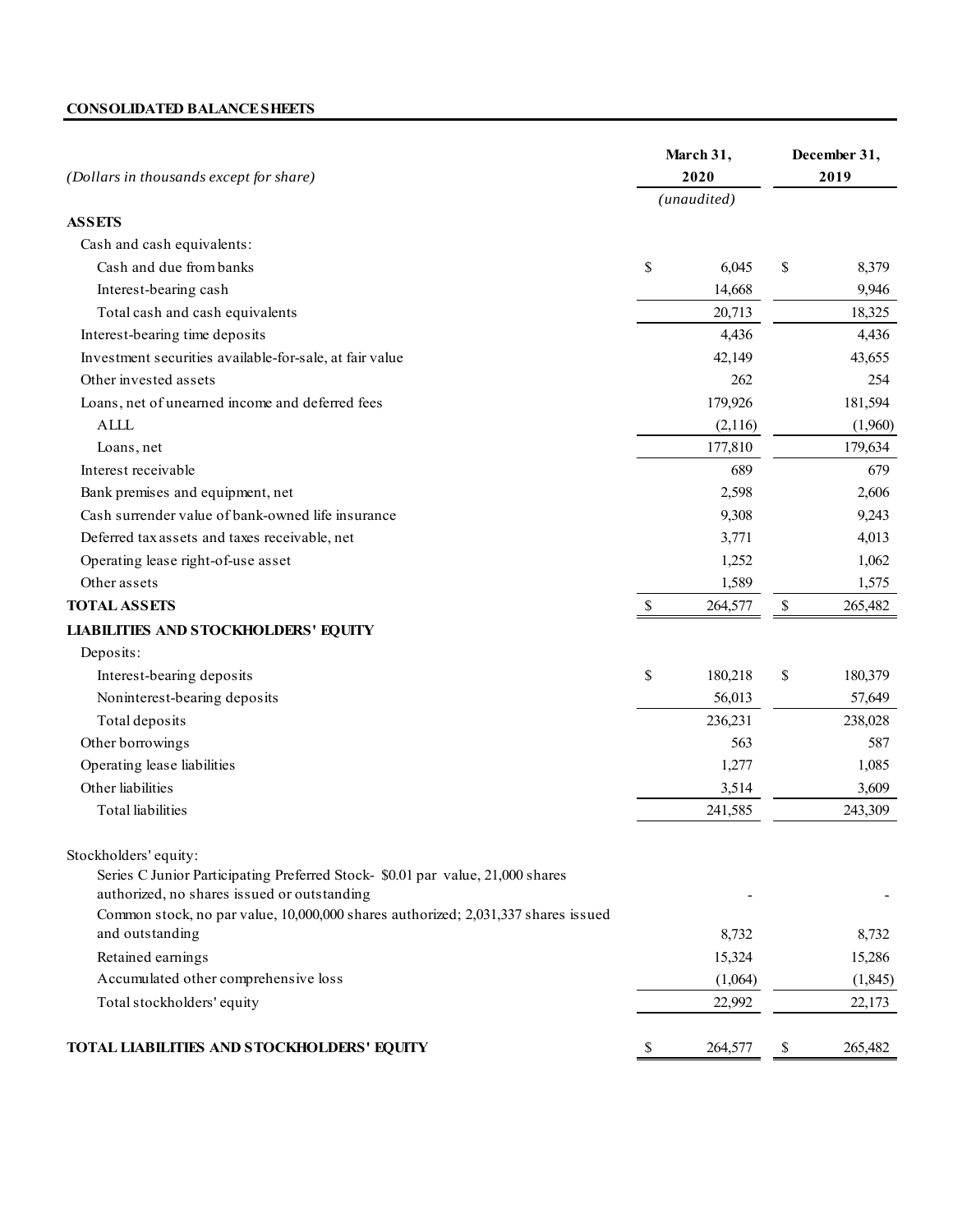## **CONSOLIDATED STATEMENTS OF OPERATIONS**

| (Dollars in thousands except for share and per share data)                                                                                                                               |    | For the Three Months Ended<br>March 31, |      |                                 |  |
|------------------------------------------------------------------------------------------------------------------------------------------------------------------------------------------|----|-----------------------------------------|------|---------------------------------|--|
| (unaudited)                                                                                                                                                                              |    | 2020                                    |      | 2019                            |  |
| Interest income:<br>Loans, including fees                                                                                                                                                | \$ | 2,308                                   | \$   | 2,189                           |  |
| Investment securities available-for-sale, including dividends<br>Taxable<br>Interest-bearing time deposits<br>Other                                                                      |    | 223<br>24<br>50                         |      | 277<br>15<br>113                |  |
| Total interest income<br>Interest expense:<br>Deposits<br>Borrowings                                                                                                                     |    | 2,605<br>340<br>1                       |      | 2,594<br>419<br>1               |  |
| Total interest expense<br>Net interest income<br>Less provision for (reversal of) loan losses                                                                                            |    | 341<br>2,264<br>108                     |      | 420<br>2,174<br>(35)            |  |
| Net interest income after provision for (reversal of) loan losses<br>Noninterest income:                                                                                                 |    | 2,156                                   |      | 2,209                           |  |
| Service charges on deposit accounts<br>Other service charges, commisions and fees<br>Rental income<br>Cash surrender value of life insurance<br>Other income<br>Total noninterest income |    | 361<br>133<br>2<br>65<br>28<br>589      |      | 257<br>116<br>63<br>28<br>464   |  |
| Noninterest expense:<br>Salaries and employee benefits                                                                                                                                   |    | 1,426                                   |      | 1,310                           |  |
| Occupancy and equipment<br>Directors' fees<br>Marketing<br>Professional fees                                                                                                             |    | 323<br>39<br>76<br>202                  |      | 306<br>45<br>35<br>126          |  |
| Information technology<br>FDIC deposit insurance<br>Other real estate owned expenses, net<br>Delivery expenses                                                                           |    | 238<br>39<br>28                         |      | 337<br>34<br>$\mathbf{1}$<br>28 |  |
| Other<br>Total noninterest expense                                                                                                                                                       |    | 327<br>2,698                            |      | 251<br>2,473                    |  |
| Income before income tax expense                                                                                                                                                         |    | 47                                      |      | 200                             |  |
| Income tax expense                                                                                                                                                                       |    | 9                                       |      | 26                              |  |
| Net income                                                                                                                                                                               | -S | 38                                      | $\$$ | 174                             |  |
| Basic and diluted income per share of common stock:<br>Weighted average shares of common stock outstanding:<br>Basic and diluted                                                         | \$ | 0.02<br>2,031,337                       | $\$$ | 0.09<br>2,031,337               |  |